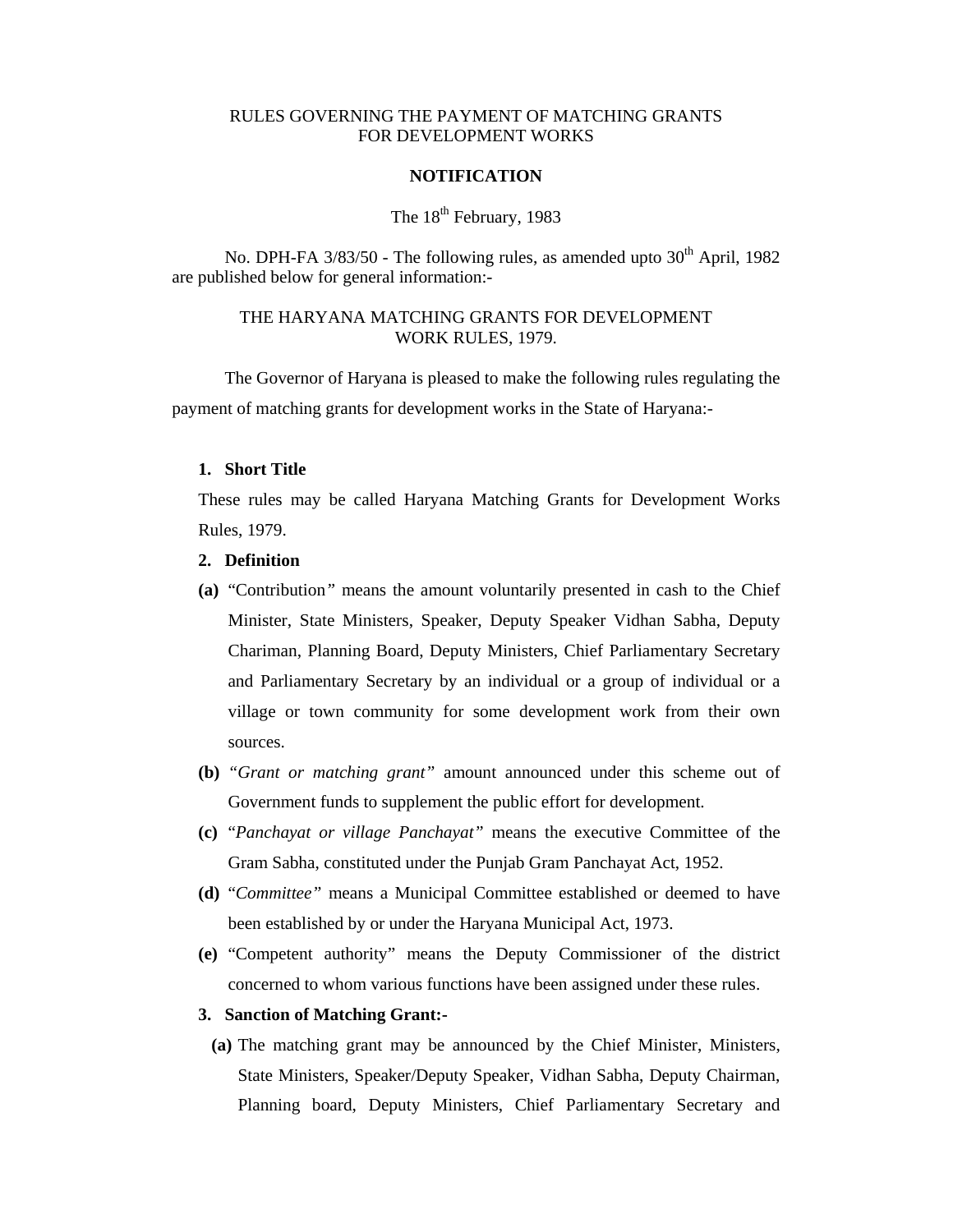Parliamentary Secretary of the Haryana Government when amounts are presented to him by the local on the occasion of his visit to different places in the State.

- **(b)** The grant will be on matching basis i.e. it will be equal to the amount presented by the people.
- **(c)** The competent authority as defined in rule 2 (election) may increase the matching grant upto a maximum of 10% in case of shortfall during execution of a particular work. The increase of 10% will be calculated on the total amount of matching grant and voluntarily contribution. In case the amount of shortfall beyond 10% the same will be granted with the approval of Administrative Department in consultation with Finance Department.
- **(d)** The grant may be announced on the basis of an offer or promise made by the people to raise their part of the contribution subsequently. The grant will, however, not be released till the people' Section contribution has actually been raised and deposited as per these rules.
- **(e)** The contribution has to be voluntary from Annexure P-22 individual or a group of individual or a village/town community from their own sources.
- **(f)** No contribution under any circumstances would be made out of the Gram Panchayat funds or Municipal funds.
- **(g)** In case the amount of matching grant and voluntary contribution is not completely utilized and unspent balance should be refunded in Government Treasury under the proper head.

#### **4. Purpose of which matching grant can be sanctioned**

- **(a)** The matching grant may be sanctioned for any one or more of the following purposes throughout the State of Haryana:-
- (i) for construction and repair of drinking water well, water supply schemes, installation or pumping sets or for minor drainage works etc.;
- (ii) for pavement of public streets, providing improvement and sanitary conditions, general habitational improvement or for providing common latrines;
- (iii) for community recreation centres, panchayat ghars, libraries, sports fields/play-ground/stadium, radio & T.V. listening sets for the panchayat or for the community in general;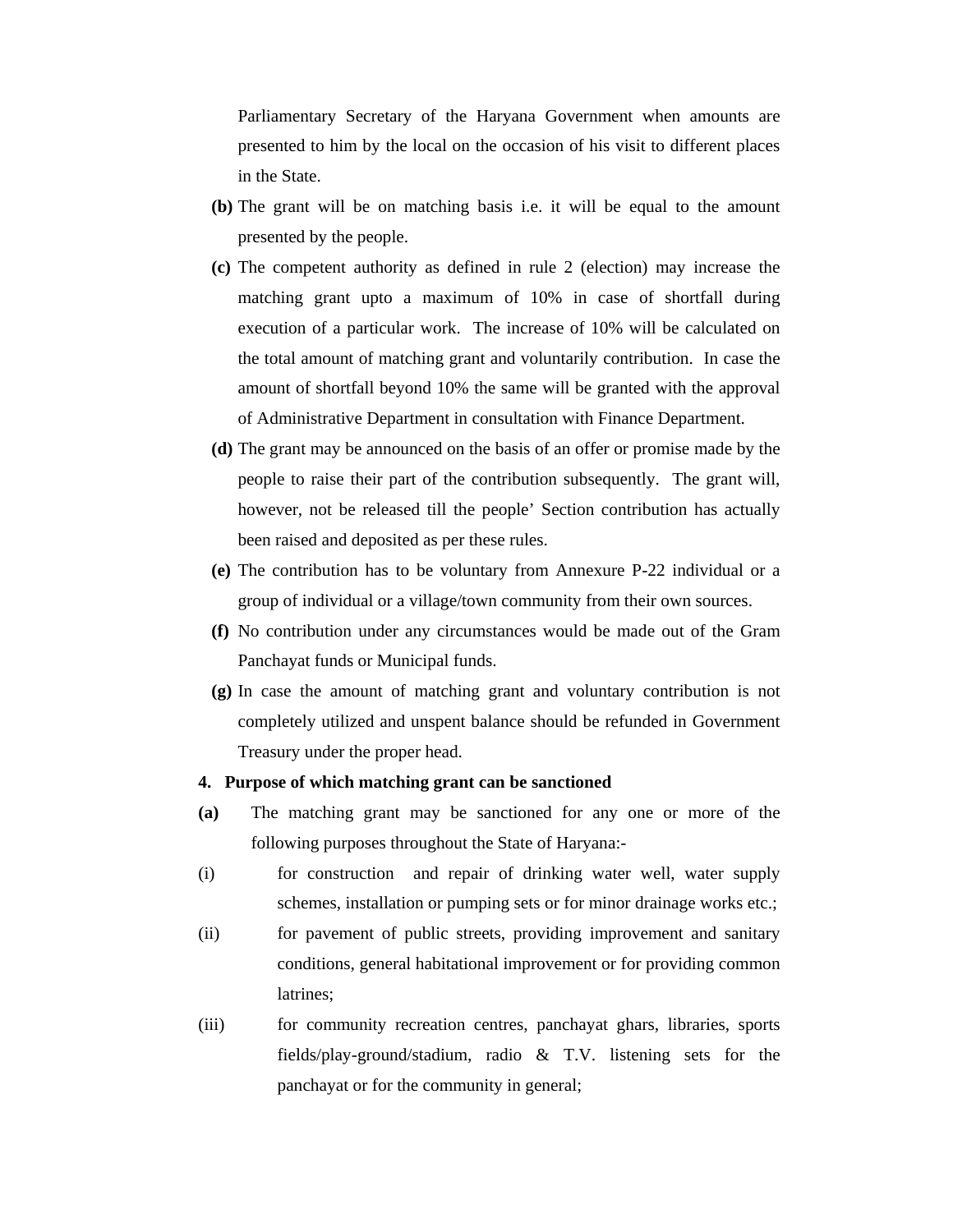- (iv) for educational programme, i.e. construction of new school building, extension or repair of existing school building, establishment and maintenance of schools especially Girls Schools and Colleges, provision of equipment for the existing or new school or provision of common facilities in the school like drinking water supply, school latrines, etc;
- (v) for public health purposes i.e. construction and running of dispensaries hospitals, maternity and child welfare centres, primary health centers, first-aid posts, first-aid centres and Ayurvedic aushdhalyas including extension or repairs to the existing building of any of the above institution or provision of equipment etc for them;
- (vi) Veterinary hospital/dispensary i.e. new construction & running of the same extension or repair to the existing building of provision of equipment etc;
- (vii) for training institutions in rural arts and crafts, cottage industries, women industrial-cum-welfare centres, mahila mandals, youth clubs, balwaries etc.
- (viii) for construction of approach road to connect the village with the main road, road linking two villages culvert on any road or water course, etc.;
- (ix) for construction of residences for the staff employed in any of the institution covered under this scheme: and
- (x) for construction of patwar khanas.

### **5. Procedure for release of matching grant**

**(a)** The Panchayat Department will be the adminstraive department for this scheme and the budget allocation will be made under the head 314-Community Development. Chief Minister, State Ministers, Speaker, Deputy Speaker Vidhan Sabha, Deputy Chariman, Planning Board, Deputy Ministers, Chief Parliamentary Secretary and Parliamentary Secretary would communicate to the Panchayat Department the amount of matching contribution announced by him on his visit to the village/town and the Panchayat Department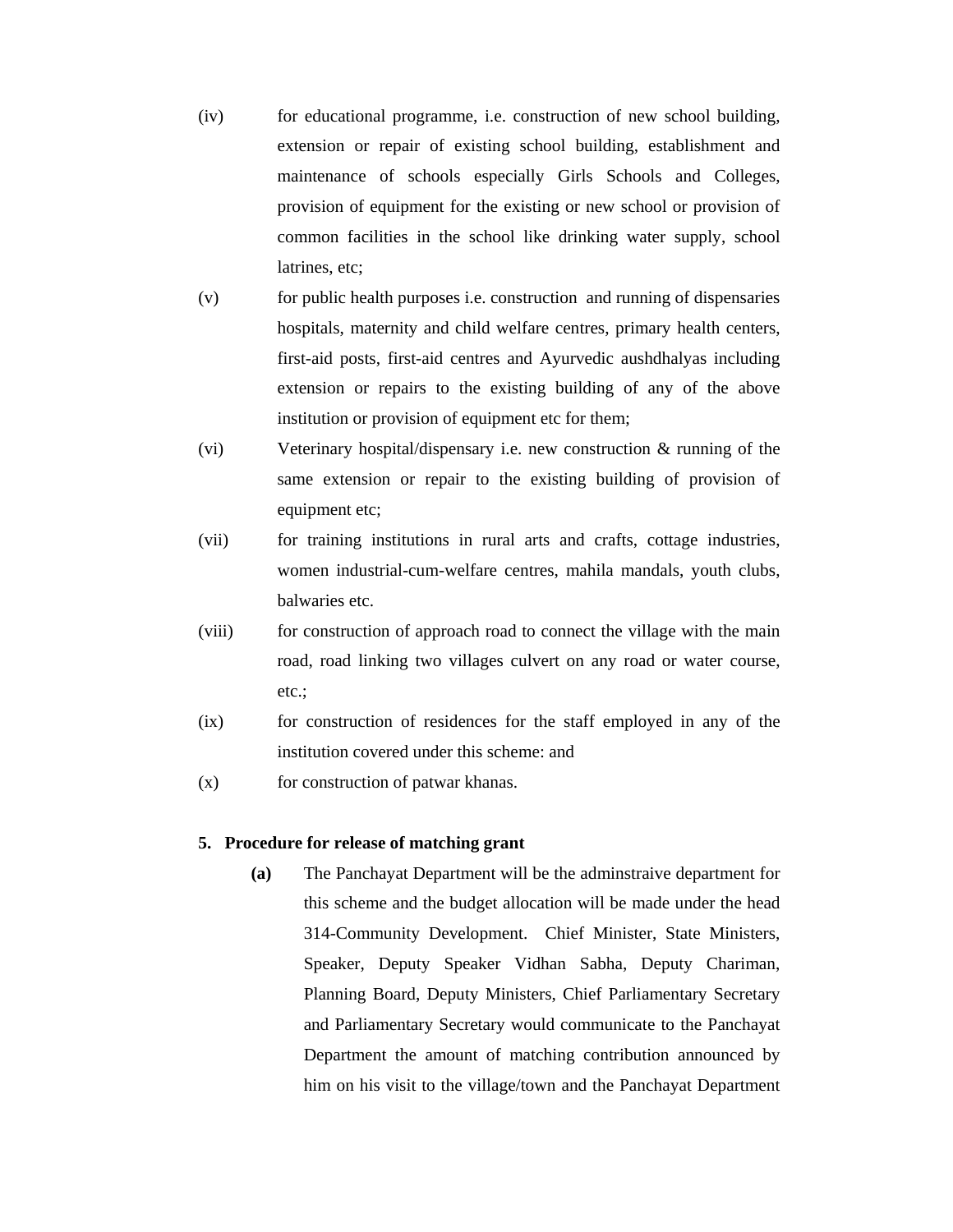would get the funds/allocated and placed at the disposal of the respective District for further action as provided in the rules.

- **(b)** The Deputy Commissioner of the District concerned will be the competent authority for the release of the grant. He will be responsible for the proper execution of various works under this scheme and to ensure maintenance of accounts and submission of returns and utilization certificate etc.
- **(c)** The A.G.A to the Deputy Commissioner will be the Drawing Disbursing Officer under this scheme.
- **(d)** Intimation of the sanction of the matching grant will be conveyed the the Chief Minister, State Ministers, Speaker, Deputy Speaker Vidhan Sabha, Deputy Chariman, Planning Board, Deputy Ministers, Chief Parliamentary Secretary and Parliamentary Secretary to the Deputy commissioner in the prescribed proforma (Annexure 'A') which among other information, given the purpose for which the grant has been sanctioned. A copy of this will be sent to the Panchayat Department.
- **(e)** On receipt of this intimation, the Deputy Commissioner will take steps to have the contribution deposited in the Government treasury under the receipt Head "114-Community Development-(Receipts)- (xi) contribution of matching grant by beneficiaries for Development Works"
- **(f)** Omitted.
- **(g)** When the competent authority as defined in rule 2(election) is satisfied that the amount of contribution is equal to 50% of the estimated cost of the works proposed to be undertaken and that the grant is admissible as per these rules, he would order the release of the grant. The matching grant announced by he Chief Minister, State Ministers, Speaker, Deputy Speaker Vidhan Sabha, Deputy Chariman, Planning Board, Deputy Ministers, Chief Parliamentary Secretary and Parliamentary Secretary would be released by the competent authority only when the necessary conditions/requirements incorporated in these rules have been got completed.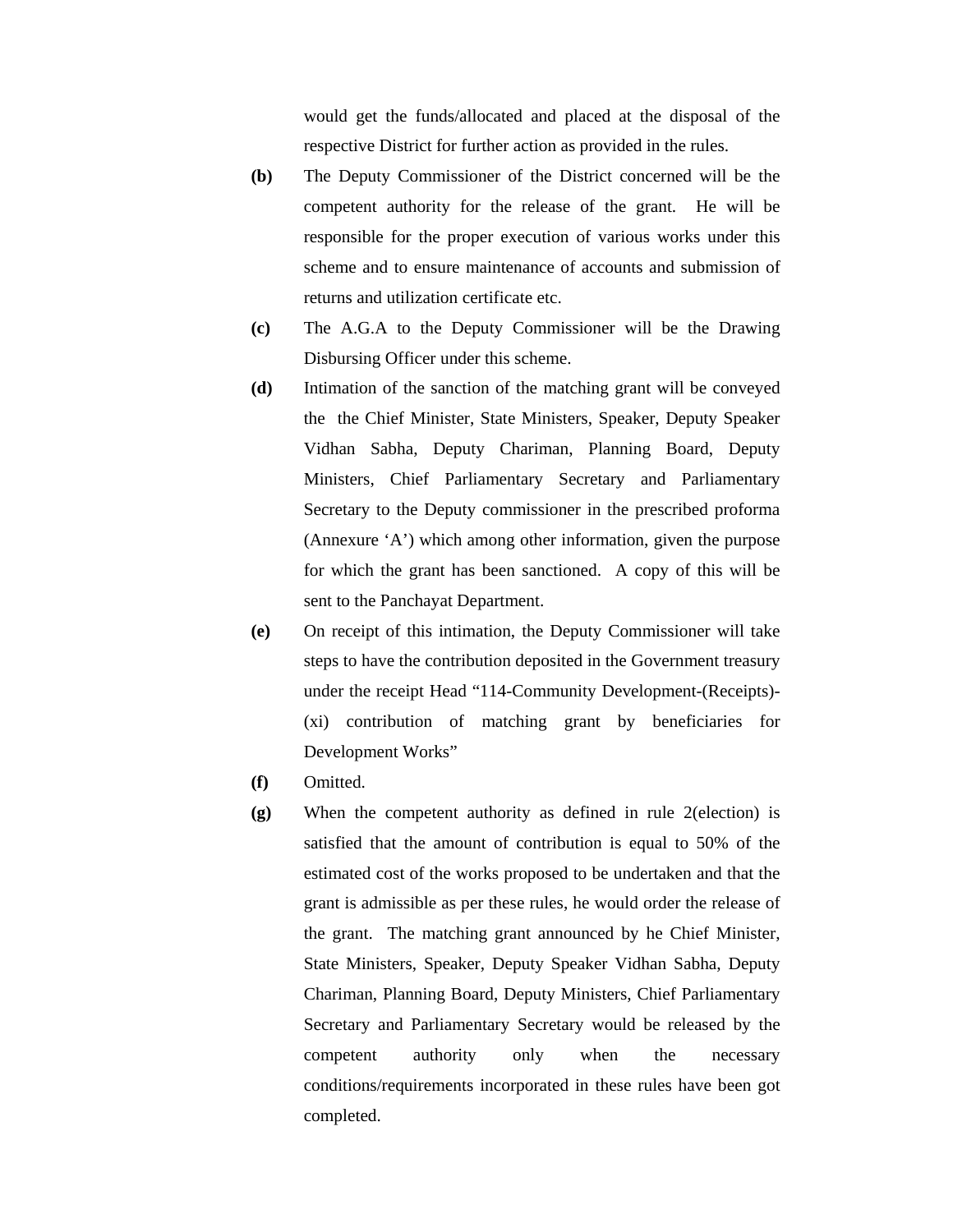**(h)** The amount released will be double this amount so as to included the contribution already deposited in the treasury.

### **6. Agency to execute the work.**

Irrespective of the fact whether the contribution is made by an individual or the community, the following principles for executing the works will be observed:-

- **(a)** Works upto an estimated cost of Rs. 1.00 lakh will be executed by the concerned Village Panchayat; these works will be executed under the supervision of the Block Overseas/Sub Divisional Officers(Panchayati Raj) and completion certificate will be issued by them as and when the works are completed; in addition, the Deputy Commissioner may set up such supervision committee as may be necessary, depending on local condition;
- **(b)** (i) Works upto an estimated cost of Rs. 4 lakh will be executed by the Panchayat Samitis as deposit work through the Panchayati Raj Work Circle;

(ii) Works with estimated cost of more than Rs. 4 laksh will be executed by the PWD(B&R) as deposit work.

- **(c)** In case of a Municipal Committee area, works upto any limit will be executed by the committee in accordance with the Municipal Works Rules:
- **(d)** For the works, mentioned above, the technical control will be that of the Panchayati Raj Public Works Circle;
- **(e)** The normal procedure of obtaining administrative approval and technical approval etc, will be observed'
- **(f)** As for as possible, the donor will be associated while preparing the plans for the work to be executed as well as at subsequtn stages. No departmental charges for execution of various schemes are livable.

## **7. Maintenance of Accounts and Return etc.**

(i) The Panchayats, Panchayat Samitis and Municiapl Committee shall maintain separate accounts in respect of the works undertaken by them against the funds placed at the disposal by way of voluntary contributions and the matching grants made available by the State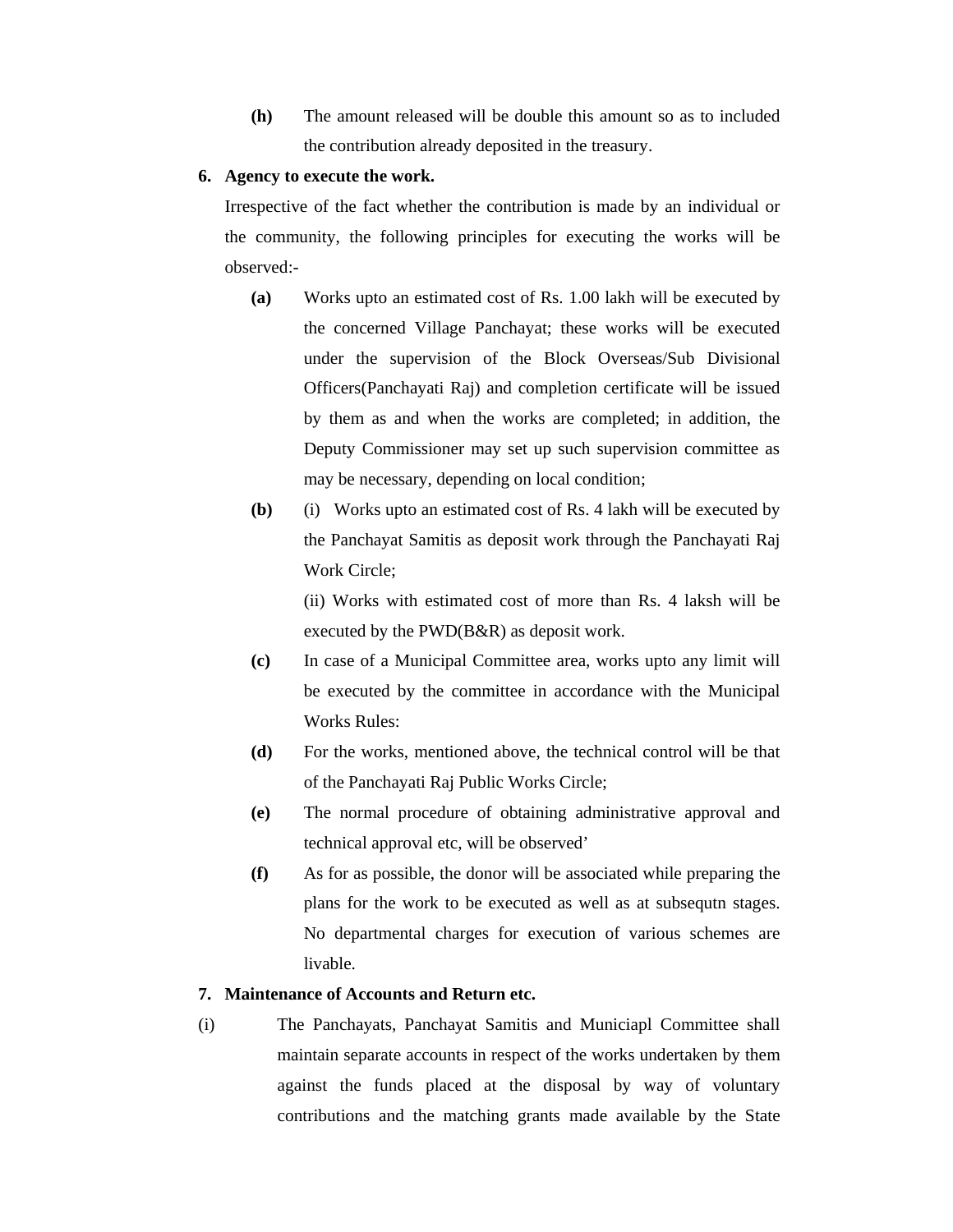Government. The PWD, B&R shall also maintain separate accounts for the works entrusted to it for execution (as deposit works) being financed in the manner indicated above.

- (ii) The accounts shall be rendered by these agencies to the Deputy Commissioner of the District concerned through the Drawing and Disbursing Officers appointed under this scheme.
- (iii) The Panchayat Samitis shall maintain accounts of the funds placed at their disposal under this scheme in separate cash books supported by vouchers of the payment made.
- (iv) The Municipal Committee shall maintain accounts for the works under this scheme as distinct from the works undertaken by them under their general annual development programmes and the accounts shall be maintained in the same manner as for their other development works.
- (v) The PWD, B&R shall maintain the accounts of these works as distinct from other development works which are undertaken by them as per their annual development programme or entrusted to them as deposit works by other agencies. The maintenance of the accounts of these works shall be in the form in which such accounts are maintained by the PWD, B&R.
- (vi) The accounts maintained by Panchayat Samitis shall be audited by the Internal Auditors of the Panchayat and Development Department in addition to Examiner Local Fund Accounts.
- (vii) The Accounts of the works under this scheme maintained by the Municipal Committee shall be audited by the Examiner Local Funds **Accounts**
- (viii) Audit of the accounts maintained by the PWD, B& R under this scheme shall be carried out in the same manner as it is carried out for its accounts of other development works and of deposit works of other agencies.
- (ix) Deleted.
- (x) Utilization Certificate of the funds placed at the disposal of Panchayat, Panchayat Samitis, Municipal Committees and PWD, B&R for the works executed by them shall be furnished by the agencies concerned to the Deputy Commissioner of the District who in turn shall furnish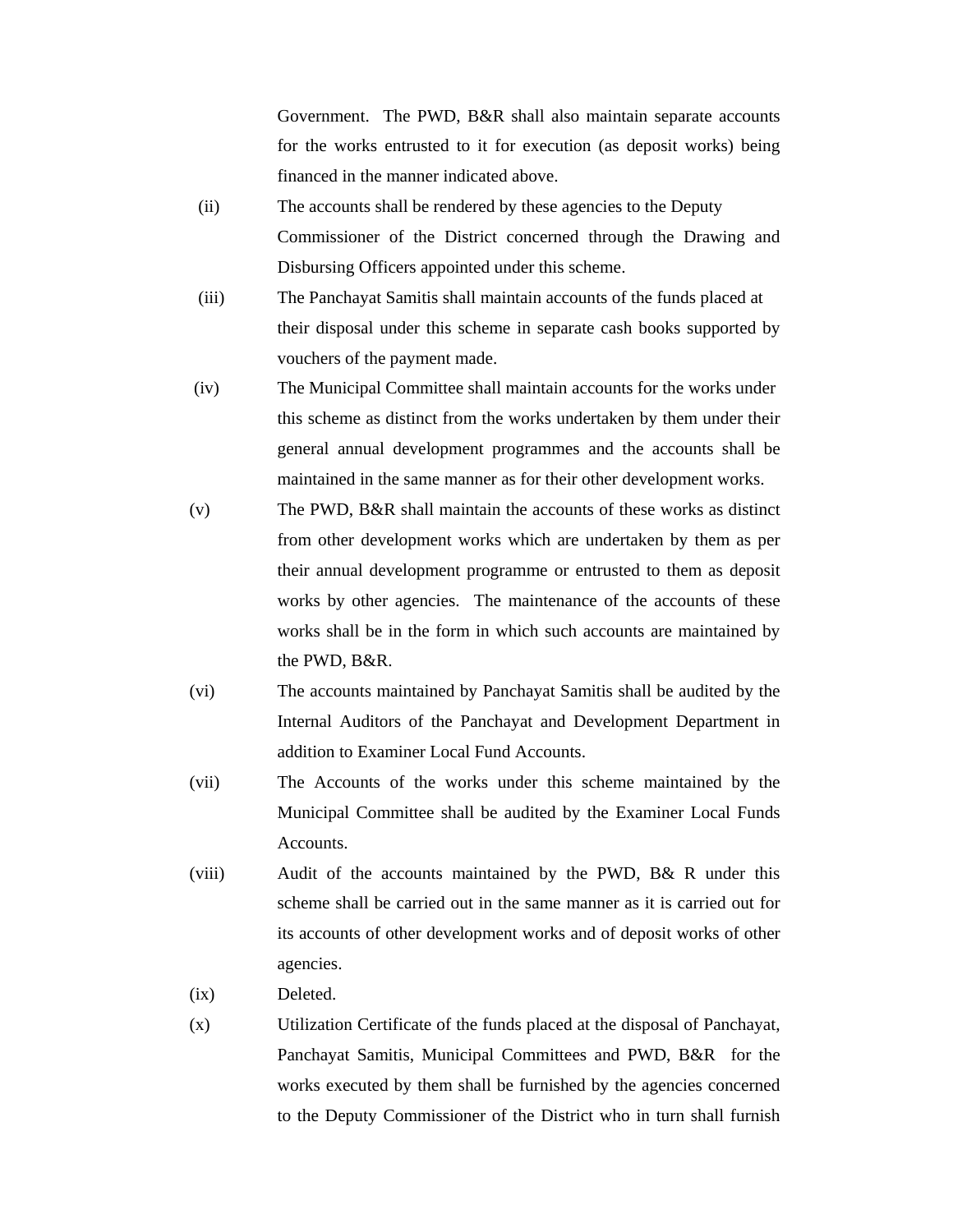the same to the Administrative Department. i.e. Panchayat and Development.

- (xi) Release of funds in one instalment or in several instalments shall be decided upon by the Deputy Commissioner concerned with reference to the requirement of the works.
- (xii) Return in the enclosed proforma shall be submitted every quarter or earlier if the work is completed, in the proforma enclosed, by the executing agency to the Deputy Commissioner who shall in his turn furnish the same to the Development and Panchayat Department (Annexure 'B').

#### **8. Owners of the Property after completion.**

- (i) Property/buildings constructed/additions to the existing building will vest with the Panchayat/Village Panchayat/Municipal Committee as defined in rule 2© and (d).
- (ii) Addition to the existing building in case of individual/institution shall vest in the same institution;
- (iii) Hospital/School Buildings/Veterinary Hospital would continue to vest with the same body who is made responsible to run the same day-to-day and the same body would be responsible to bear its expenses of maintenance and day-to-day running of the schcme. In case of new scheme the matching contribution would be released only after the scheme for which a building is being raised has been approved by the Government through the concerned Department.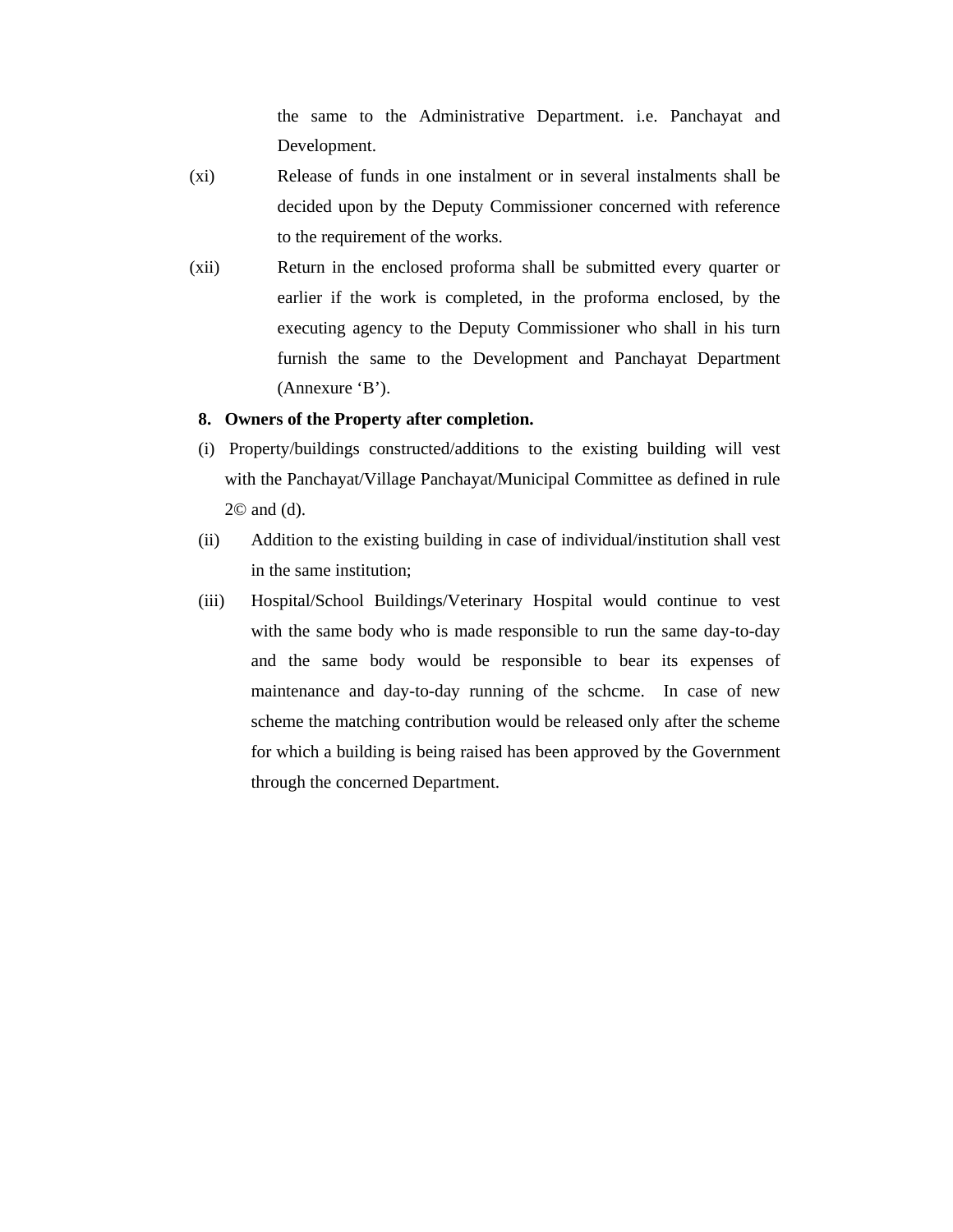# **ANNEXURE 'A'**

| 1. Village                                             |         |
|--------------------------------------------------------|---------|
| 2. Tehsil                                              |         |
| 3. District                                            |         |
| 4. Amount of Contribution offered                      |         |
| 5. Name of the individual/Party offering contribution. |         |
| 6. Amount of grant sanctioned.                         |         |
| 7. Purpose                                             |         |
| 8. Remarks, if any                                     |         |
|                                                        | Minster |
|                                                        | Haryana |
|                                                        |         |
|                                                        |         |

To

The Deputy Commissioner,

\_\_\_\_\_\_\_\_\_\_\_\_\_\_\_\_\_\_\_\_\_\_\_\_\_

U.O. No. Dated, the

Endst. No. Dated, the

A copy is forwarded to :-

 Director, Panchayats, Haryana Chandigarh.

\_\_\_\_\_\_\_\_\_\_\_\_\_\_\_\_\_\_\_\_\_ Minister

Haryana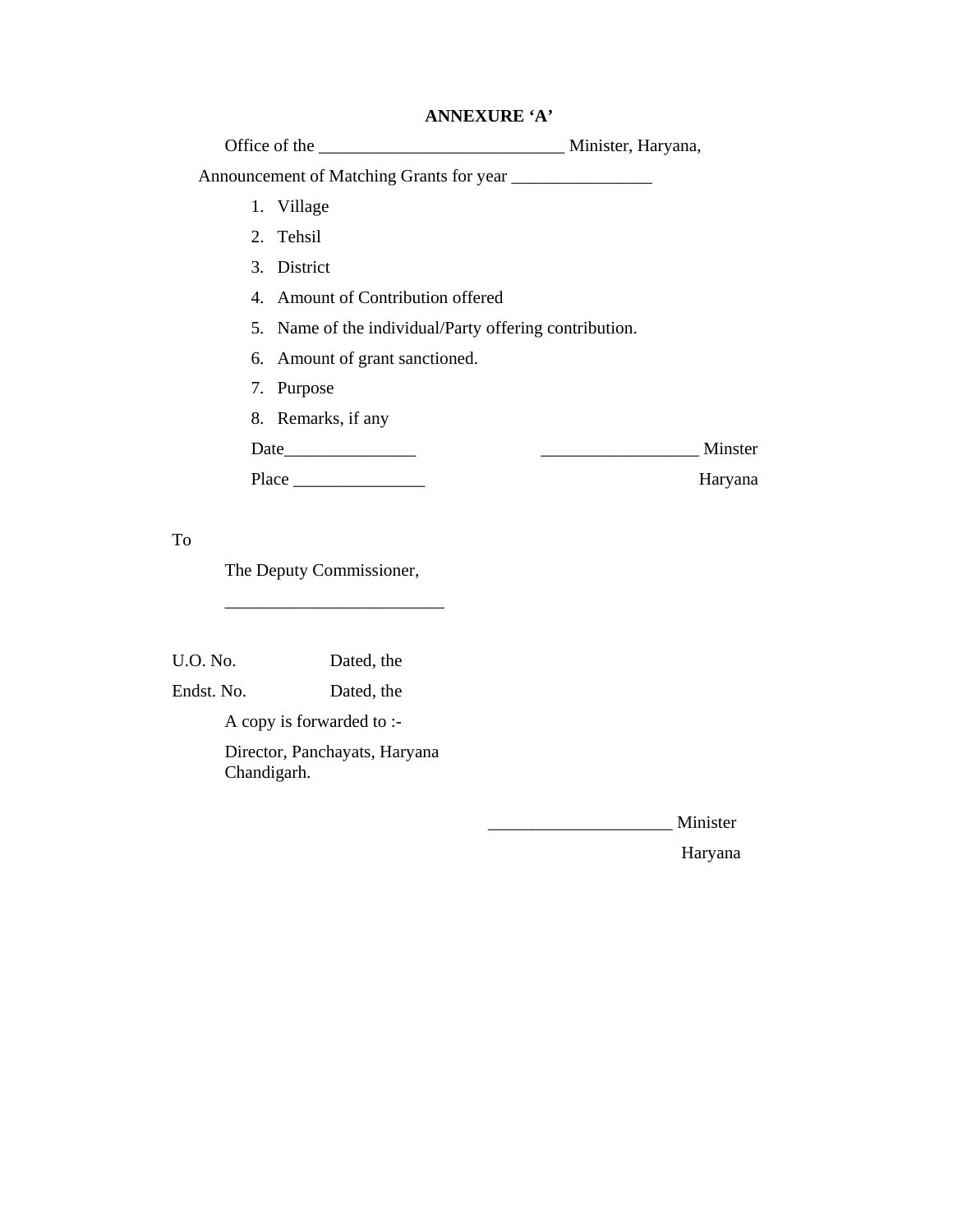#### ANNEXURE 'B'

- 1. Sr. No.
- 2. Name of the Contributor and the amount contributed.
- 3. No. & date of the voucher with which the contribution has been deposited in the treasury alongwith receipt head of account.
- 4. Matching grant sanctioned.

(Give sanction No. and Date)

- 5. Work decided to the executed.
- 6. Estimated Cost of the work alongwith period within which the work is likely to be executed completely alongwith name, of the agency executing the work.
- 7. Expenditure incurred. First Month Second Month

Third Month

8. Completion report of the work

(Please section explanatory note below)

 Reasons for increase in the estimated cost of the work, if any, be explained and it may be stated how the additional costs has been met. In case the work is completed at the cost which is less than the estimated cost, if any be explained how the balance is proposed to be utilized.